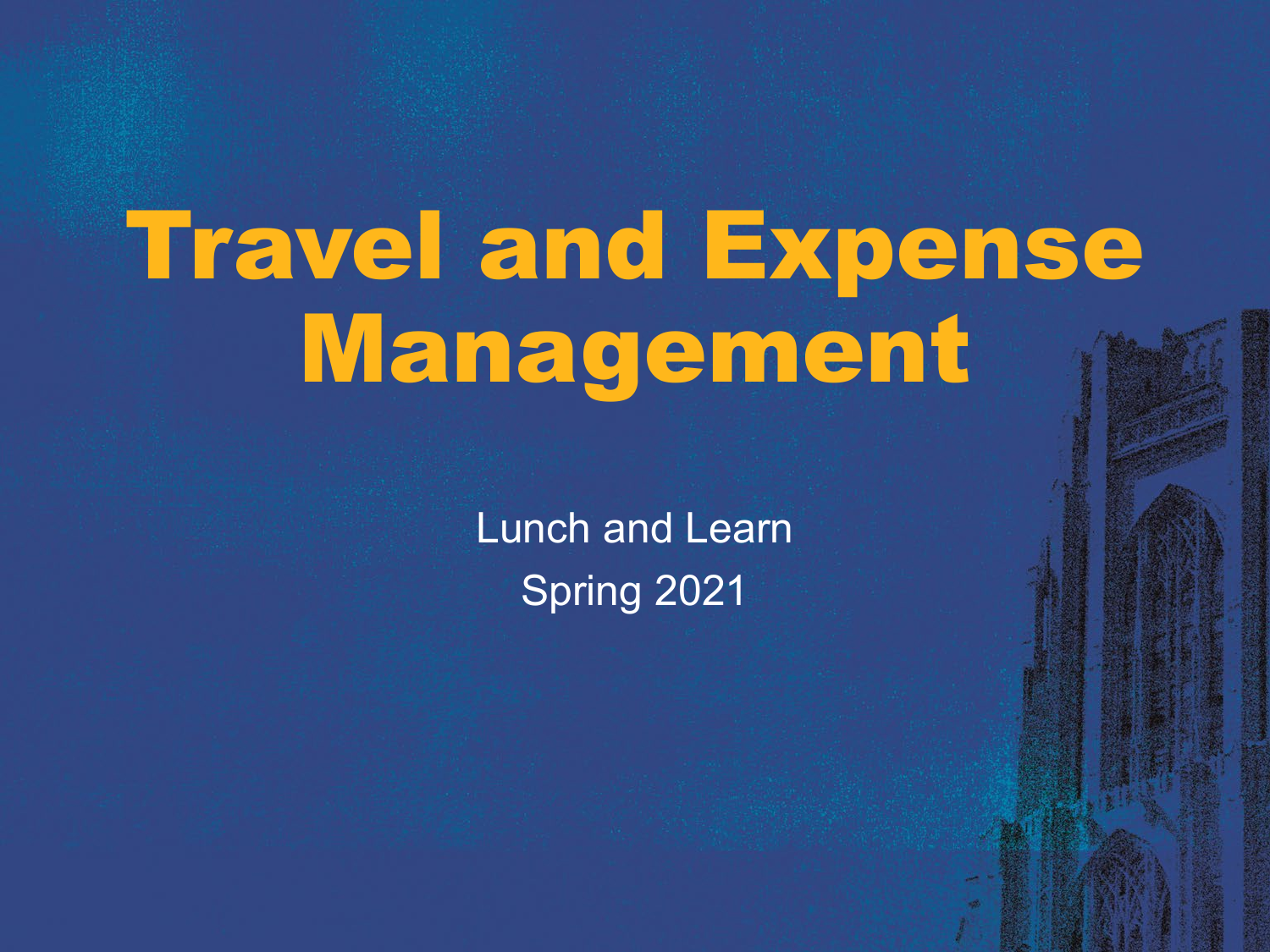### COVID-19 Standards & Guidelines

#### • [COVID-19 Standards and Guidelines-Travel Management](https://www.policy.pitt.edu/sites/default/files/covid/SG%20Travel%20Management_FINAL.pdf)

- All travel paid by the University must be booked through Concur/Anthony Travel
- All travel itineraries paid for by another host institution must be registered manually
- Any changes to non-personal international travel made outside of Concur or Anthony Travel should be added manually in the International SOS MyTrips portal
- The [University's Travel Card m](https://www.ppt.pitt.edu/payments-taxes/payment-methods/university-travel-card)ust be used for all domestic and international travel expenses paid by the University

#### • [COVID-19 Standards and Guidelines-Safe Mobility](https://www.policy.pitt.edu/sites/default/files/covid/Safe_Mobility_Final.pdf)

- Authorized Travel
	- High Risk- No travel permitted-Exceptions approved by Senior Leadership
	- Elevated Risk-Travel restricted to only essential travel necessary to fulfill a core job function-Approval from Senior Leadership required

• Guarded Risk-Travel is permitted-Approval set by the unit.

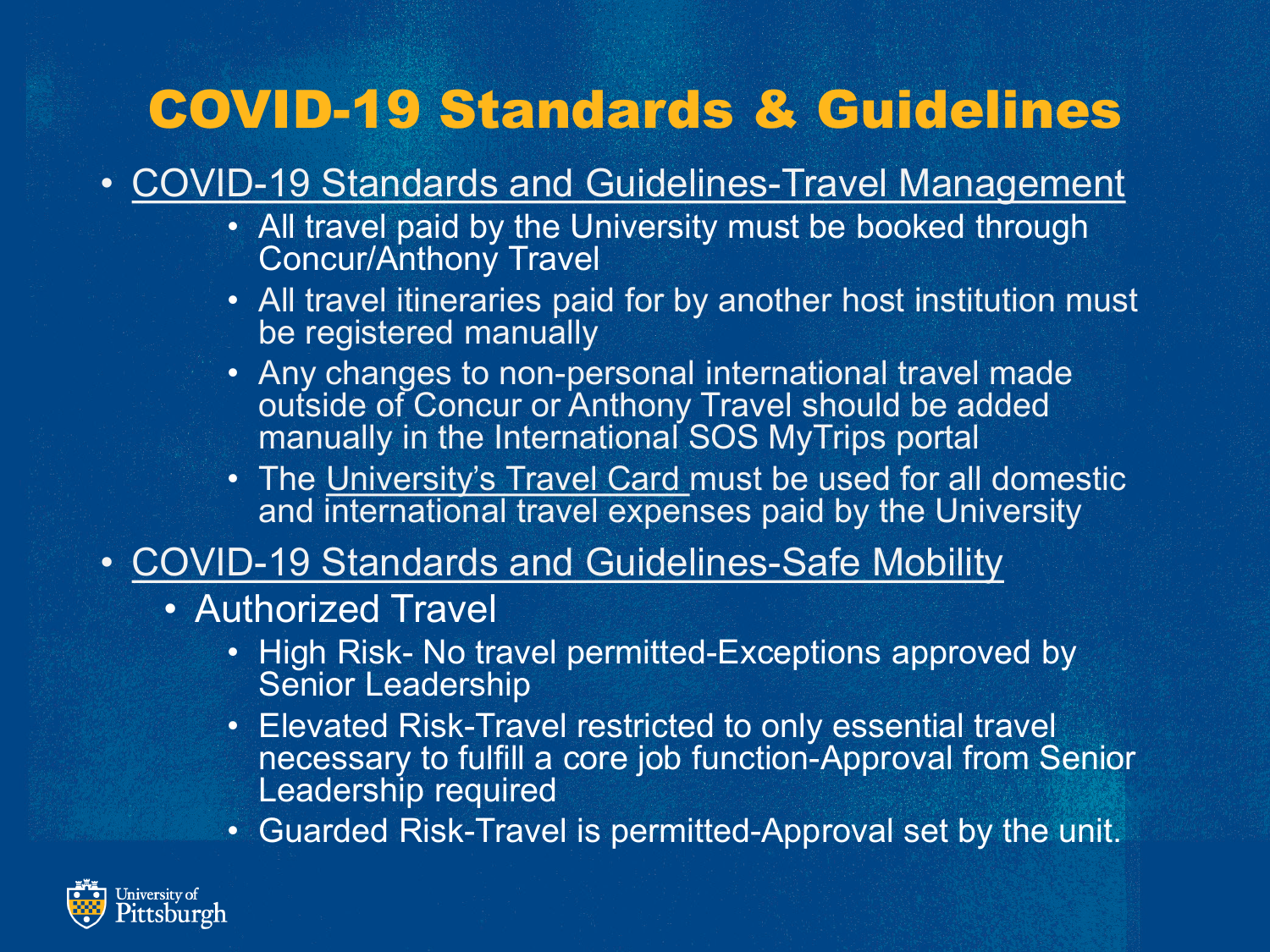### COVID-19 Standards & Guidelines

- COVID-19 Standards and Guidelines-Safe Mobility Cont.
	- Commuting and Personal Travel
	- Quarantine
- Complete list of COVID-19 Standards and Guidelines
	- [https://www.policy.pitt.edu/university-policies-and](https://www.policy.pitt.edu/university-policies-and-procedures/covid-19-standards-and-guidelines)procedures/covid-19-standards-and-guidelines
	- Others
		- Meetings, Conferences, Events and Guests
		- Shared Spaces
		- Fieldwork and Research Travel

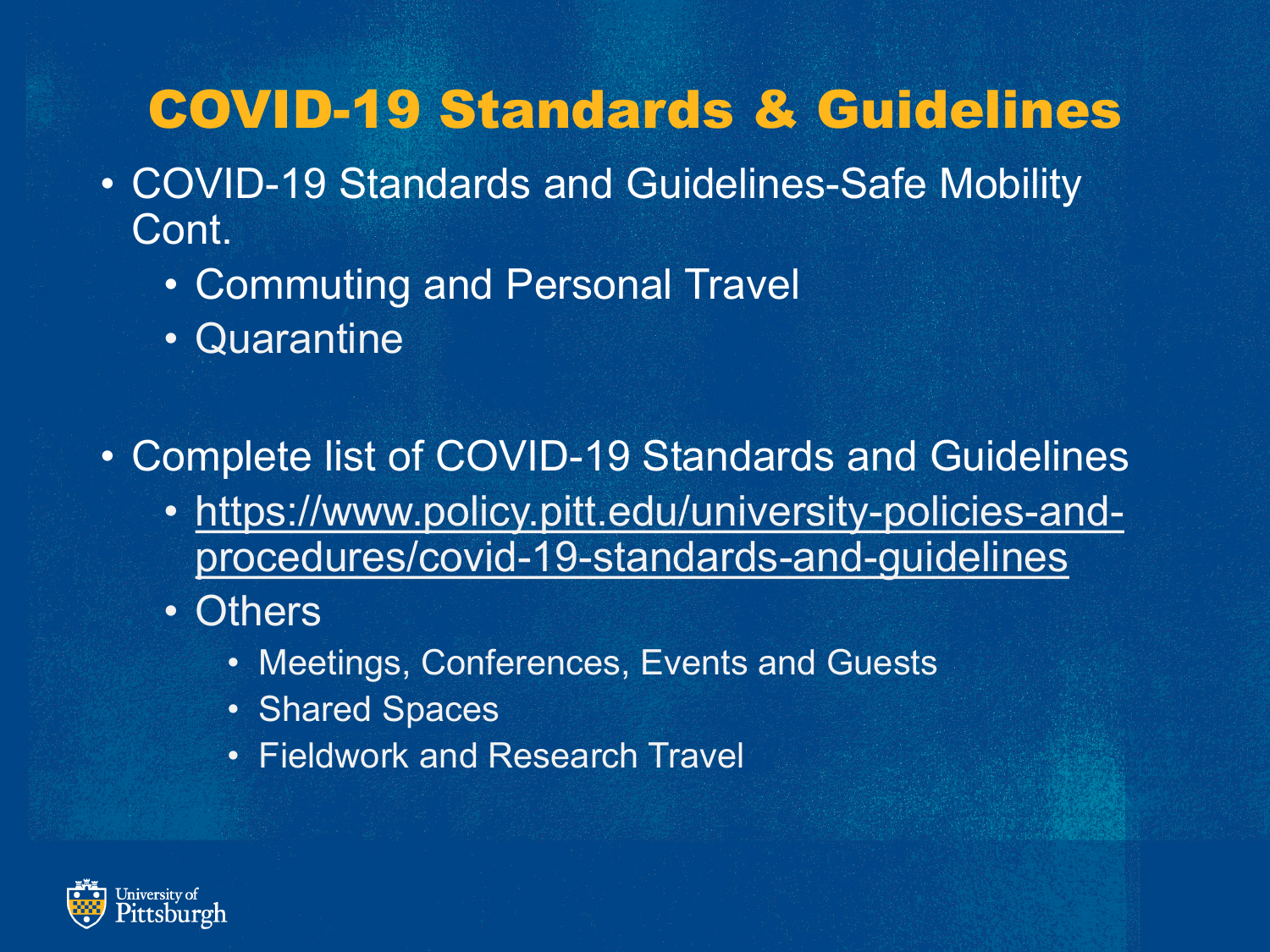# Central Unused Ticket Bank

• The value of unused airline tickets which were booked through Anthony Travel and charged to subcode 8119 for COVID-19 expenses are now part of the University's central unused airline ticket bank. Any employee traveling for approved University-related business, in accordance with the University's operational postures and the COVID-19 Standards and Guidelińes for Travel Management,<br>should use this ticket bank for any new airline bookings until it is exhausted.

#### How to Utilize the Unused Airline Ticket Bank:

- Call Anthony Travel to initiate the booking at (844) 583-5963 or (412) 246-9024, or book online via Concur. Note: If booking online, you will be contacted by Anthony Travel about your use of the ticket bank.
- For all non-05 sponsored project travel: The traveler's department will be charged for the new ticket cost at the time of the booking.
- For 05 sponsored project travel ONLY: All new 05 sponsored project travel booked through the unused airline ticket bank will not be charged to the department/project but will be applied to subcode 8119 since the initial expense remains on the project. All 05 sponsored project travel must be specifically identified at time of booking to ensure usage is tracked in the general ledger account.

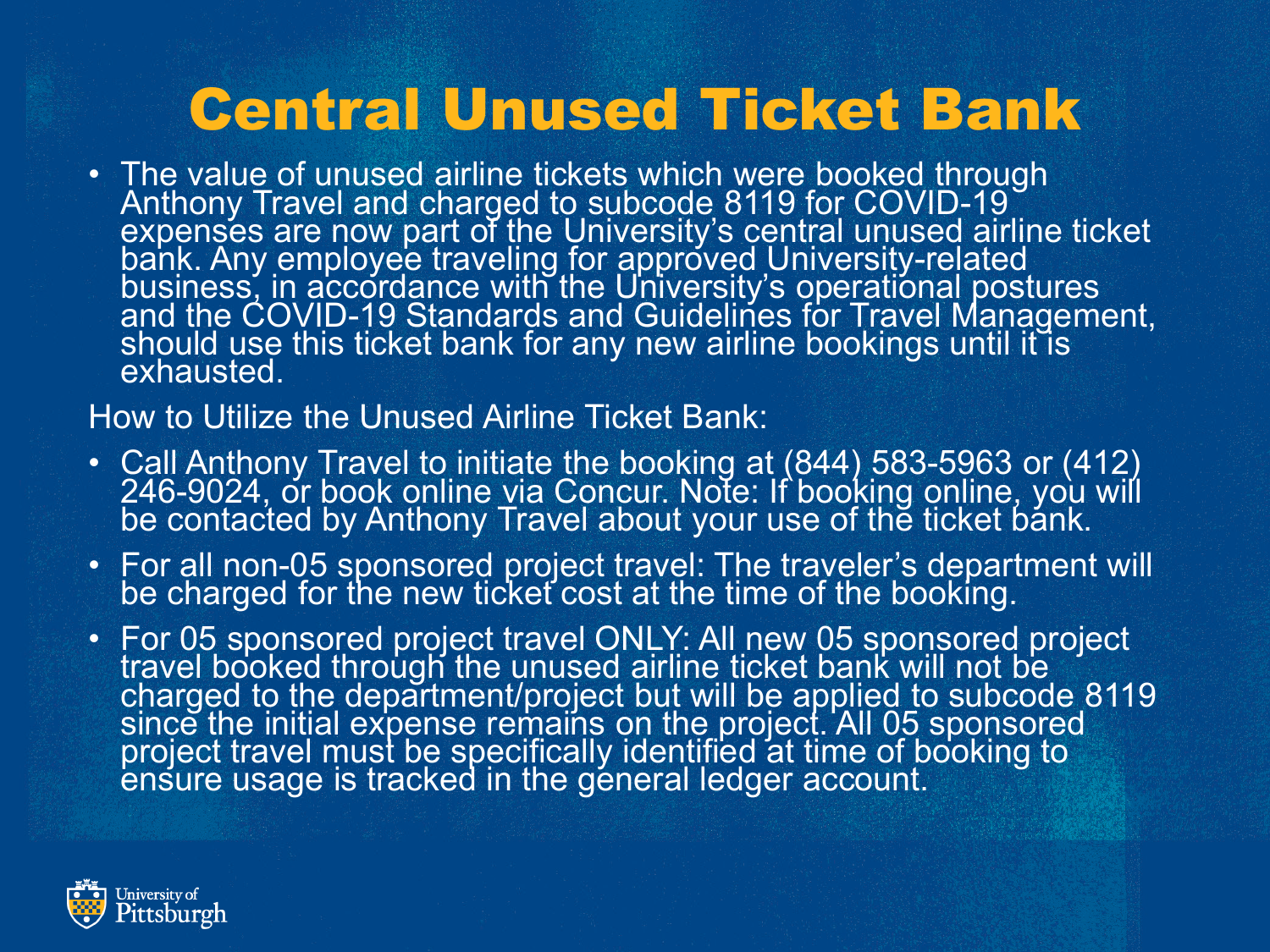# Managed Hotel Program

Anthony Travel, in coordination with the University, will provide a managed Hotel Program

- Groups, events and individual business reservations that require hotel accommodations.
- Help mitigate risk in the negotiation phase, with Anthony Travel working directly with hotels to obtaiñ the most favorable pricing and terms.
- Increase buying power by leveraging total spend across the University and Anthony Travel.
- Discounted accommodations that meet the University's standards of quality and service.
- All contracts with any hotel, regardless of dollar amount, must be initiated through Allison Jones, Anthony̆ Travel's dedicated Hoteĺ Program Manager.
- To begin planning your area's next event please complete the Hotel Room Blocks and Hotel Conference/Meeting Space Request Process in the PantherExpress System.

Allison Jones, Anthony Travel's dedicated Hotel Program Manager, can be contacted directly at: állisonjones@anthonytravel.com or 412-267-7151. $\,$ 

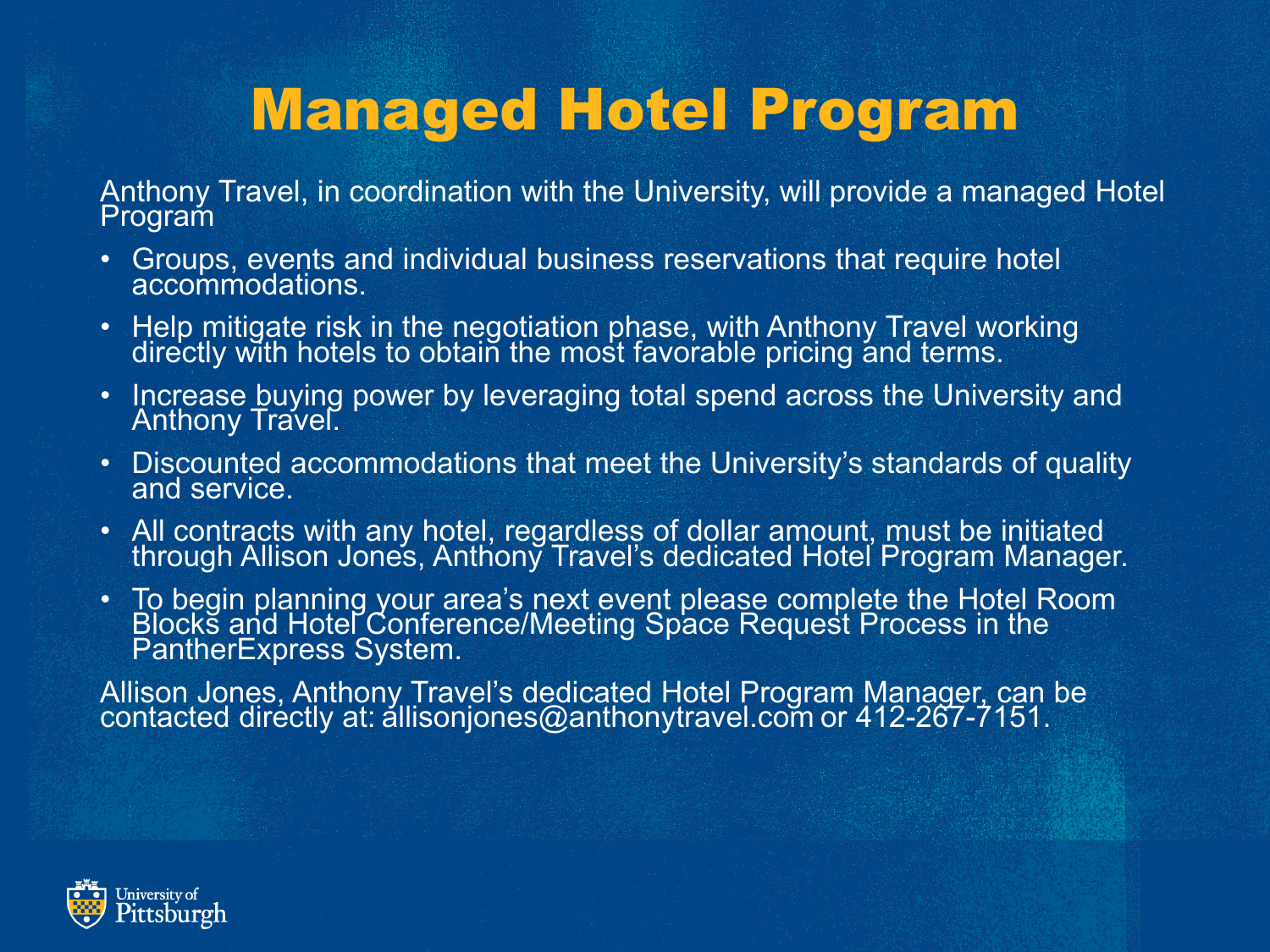### Car Rentals

Enterprise/National Rentals are the University's contracted car rental agency

- Current rental car shortage
	- Book as far in advance as possible
	- 12 Passenger Vans are in high demand
- University Travel Card in drivers name must be provided at time of pick up
- No direct billing available for Faculty or Staff

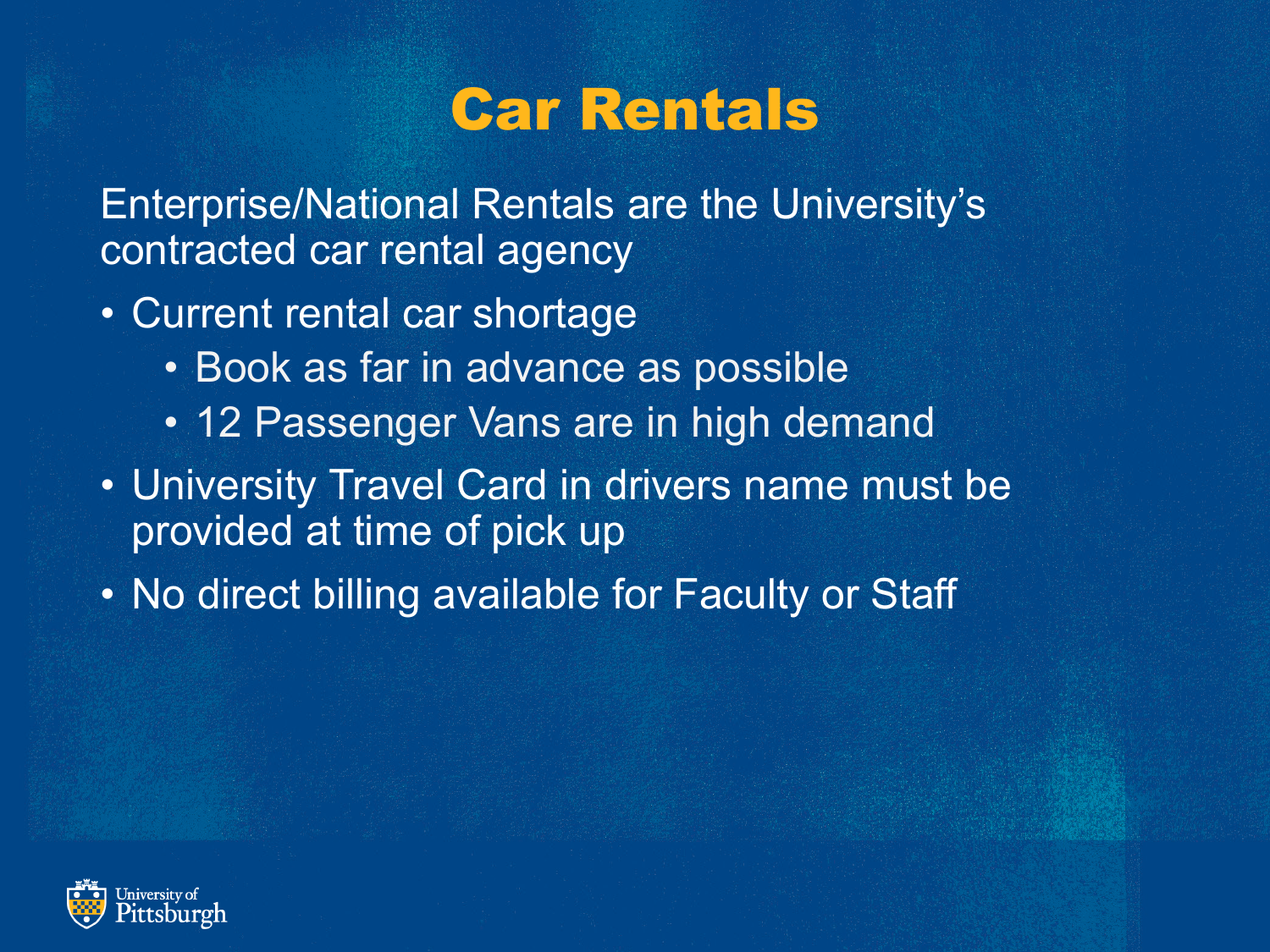### Expense Report Submission

- Forced Reconciliation
- Year End Guidance
- Expense Types Overview
	- Services
	- Honoraria
- One on One Refreshers for Departments Available after July 1st

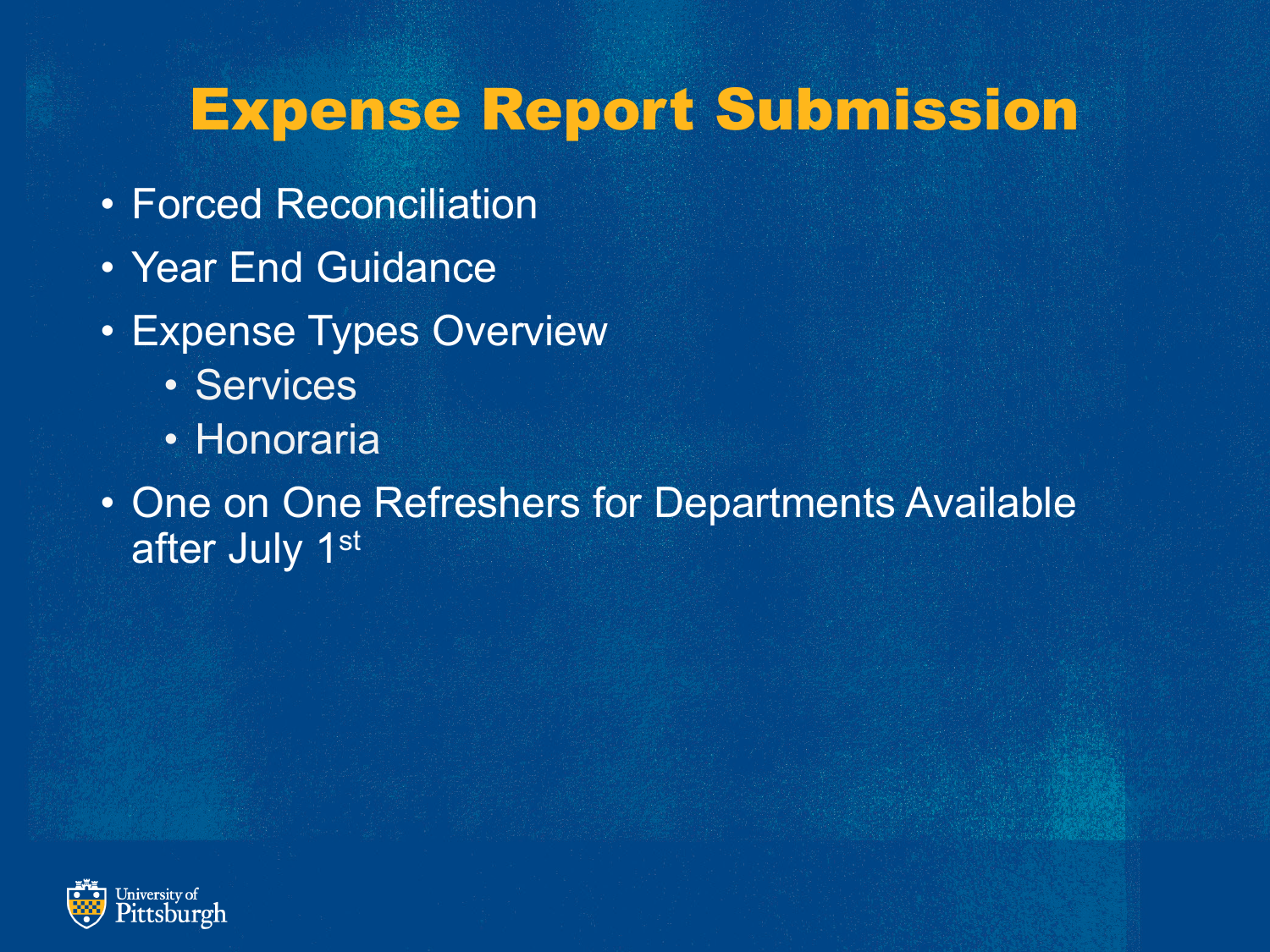## Purchase, Pay & Travel Website

Purchase, Pay & Travel is the consolidated web and customer service resource for Purchasing Services, Payment Processing & Compliance, and Strategic Sourcing & PantherExpress System Solutions. This site provides guidance for the buy-to-pay process, including our cloud-based purchasing tool, PantherExpress System, and travel and expense management, including Concur

Website: [www.ppt.pitt.edu](http://www.ppt.pitt.edu/)